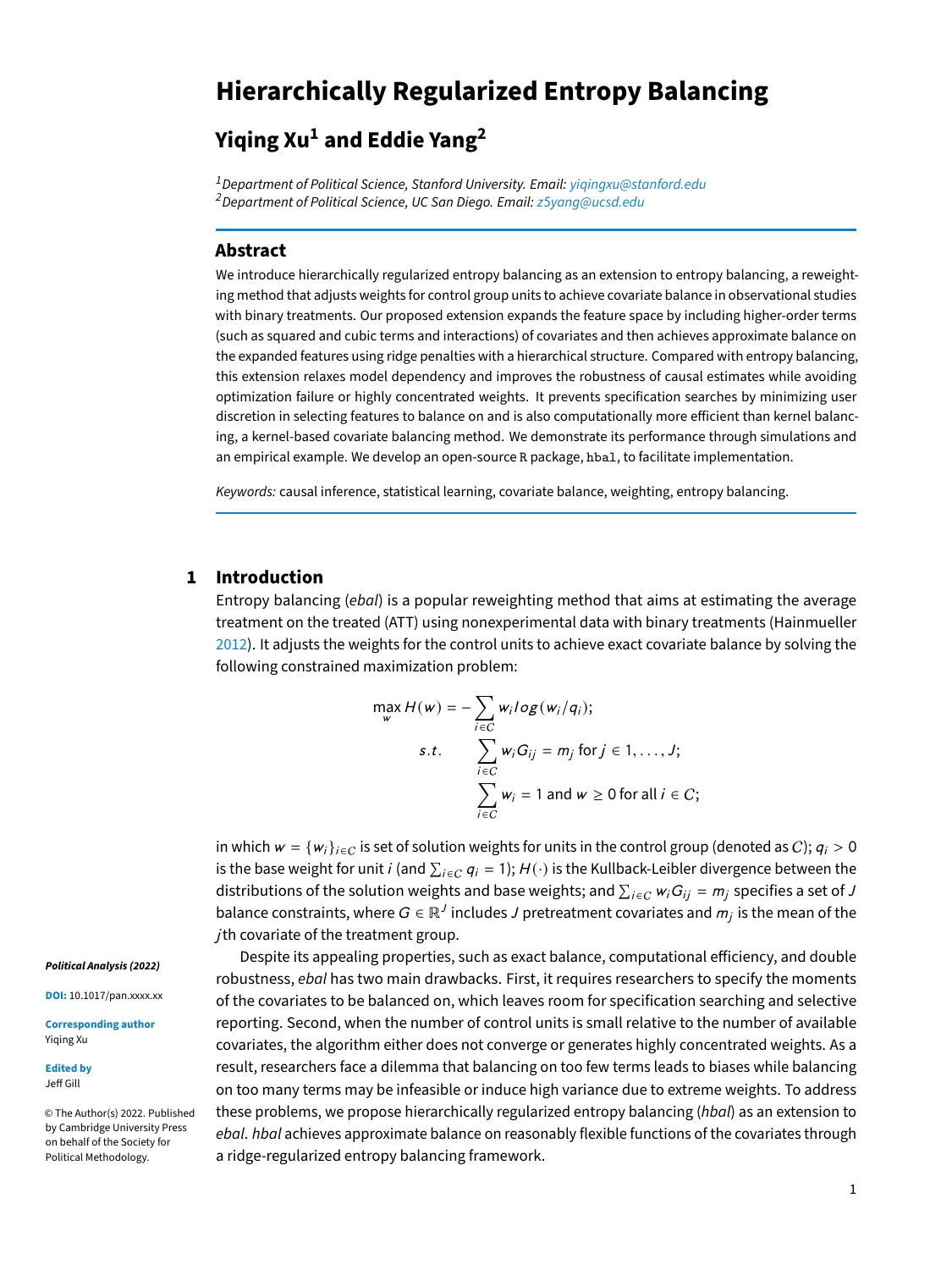## **2 Approximate Balancing with Hierarchical Regularization**

Hainmueller [\(2012\)](#page-6-0) proves that the global solution for each unit *i's* weight exists and is given by  $w_i^{ebal} = \frac{q_i \exp{(-G_i'Z)}}{\sum_{D_i=0} q_i \exp{(-G_i'Z)}}$  $\frac{q_i \exp(-G_i Z)}{\sum_{D_i=0} q_i \exp(-G_i' Z)}$ , where  $Z = \{\lambda_1, \lambda_2 \dots \lambda_J\}'$  is a set of Lagrange multipliers for the balance and normalizing constraints and  $D_i = \{0, 1\}$  is the binary treatment indicator. Using the Lagrangian multipliers and the solution weights  $w_{i}^{ebal}$ , the constrained optimization problem can be rewritten as the following dual problem:

<span id="page-1-0"></span>
$$
\min_{Z} L^{d} = \log \left( \sum_{i \in C} q_{i} \exp \left( - \sum_{j=1}^{J} \lambda_{j} G_{ij} \right) \right) + \sum_{j=1}^{J} \lambda_{j} m_{j}.
$$
 (1)

After obtaining  $\bm{{w}}_i^{ebal},$  one can use a difference in means (DIM) approach to estimate the ATT:

$$
\hat{\tau}_{ebal} = \frac{1}{n_1} \sum_{D_i=1} Y_i - \sum_{D_i=0} w_i^{ebal} Y_i.
$$

in which  $n_1$  is the number of treated units. Zhao and Percival [\(2016\)](#page-7-0) show that Problem [\(1\)](#page-1-0) is an M-estimator for the propensity score with a logistic link using  $G$  as predictors, and the solution weights  $\bm{{\mathsf w}}_i^{e b a l}$  belong to a class of inverse probability weights. They also show that under strong ignorability and positivity,  $\hat{\tau}_{ebal}$  is a doubly robust estimator for the ATT: when either the untreated potential outcome  $Y_i(0)$  or treatment assignment is linear in  $G$ ,  $\hat{\tau}_{ebal}$  is consistent—see Supporting Materials (SM) for details.

In practice, the linearity assumption may be unrealistic. To make this assumption more plausible, we can conduct a series expansion of  $G$ , e.g., by including higher-order terms and various kinds of interactions, obtaining  $X\in\mathbb{R}^7$  ,  $(\mathcal{T}\gg J)$ . However, exact balancing on high-dimensional  $X$  is often infeasible; even when it is, the large number of balancing constraints may cause the solution weights to be heavily concentrated on a few control units, resulting in high variance of the ATT estimates. hbal addresses this problem by modifying the objective function in  $(1)$ , i.e., adding an  $\ell^2$  penalty with a hierarchical structure to the Lagrangian multipliers  $Z$  :

$$
\min_{Z^+} L^d = \log \left( \sum_{D_i=0} q_i \exp \left( - \sum_{t=1}^T \lambda_t X_{it} \right) \right) + \sum_{t=1}^T \lambda_t m_t + \sum_{k=1}^K \alpha_k r_k \tag{2}
$$

where  $Z^+ = \{\lambda_1 \dots \lambda_T\}$ ' is a vector of Lagrangian multipliers corresponding to T moment condi-<br>tions  $\Sigma^K$ , we are in the noulused ded nonelly term, in which are in a scalar tuning normates that tions.  $\sum_{k=1}^K \alpha_k r_k$  is the newly added penalty term, in which  $\alpha_k$  is a scalar tuning parameter that adjusts the strength of penalty for the  $k^{th}$  group, for  $k = 1, 2, ..., K$ ;  $r_k = \sum_{t \in P_k} \lambda_t^2$  is the squared  $\ell^2$  norm of the Lagrangian multipliers (1) for moment conditions in the *Lth group* in which *P* is  $\ell^2$  norm of the Lagrangian multipliers ( $\lambda_t$ ) for moment conditions in the  $k^{th}$  group, in which  $P_k$  is the set of their indices. We choose  $\ell^2$  penalty over  $\ell^1$  penalty mainly because the former is twice differentiable, making computation much more efficient. This grouped structure allows differential strengths of regularization to be applied to different groups of balance constraints and prioritizes feature groups that have heavy influence on the overall covariate balance between the treatment and control groups. For example, it is possible that two-way interactions are more important to the overall balance in an application than the squared terms of the covariates (see the SM for a performance comparison of hierarchical and nonhierarchical regularization). This optimization problem gives  $w_i^{hbaI} = \frac{q_i \exp{(-X'Z^+)}}{\sum_{D_i=0} q_i \exp{(-X'Z^+)}}$  $\frac{q_i \exp(-X'Z^{-i})}{\sum_{D_i=0} q_i \exp(-X'Z^{+})}$  (*i* ∈ *C*) and

$$
\hat{\tau}_{hbal} = \frac{1}{n_1} \sum_{D_i=1} Y_i - \sum_{D_i=0} w_i^{hbal} Y_i.
$$

**Implementation details.** Implementing hbal involves several technical details, such as grouping moment conditions, selecting tuning parameters, and prescreening covariates. Due to space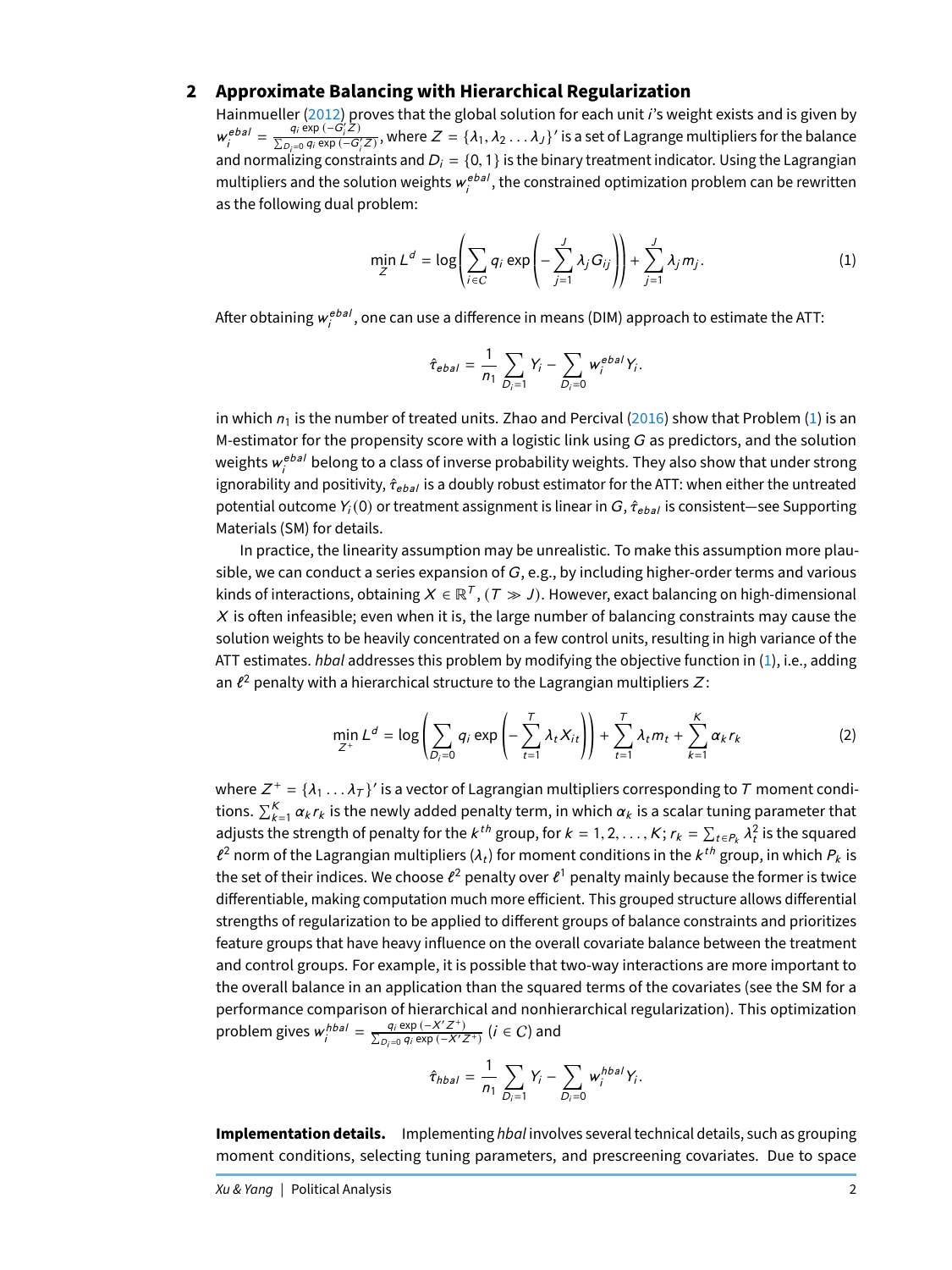limitations, we only provide a sketch here and offer more details in the SM.

In terms of grouping, we put all the level terms of G in the first group ( $k = 1$ ); two-way interactions ( $k = 2$ ), squared terms ( $k = 3$ ), three-way interactions ( $k = 4$ ), interactions between square and level terms ( $k = 5$ ), and cubic terms ( $k = 6$ ) each represents a separate group. Because the Lagrangian multipliers can be interpreted as covariate coefficients in a logistic regression for propensity scores, shrinking the Lagrangian multipliers differentially enables us to prioritize groups of features in the expanded covariate space that are the more predictive of propensity scores. By default, we impose a hierarchical structure by setting  $\alpha_1 = 0$ , i.e., hbal seeks exact balance on the level terms just like *ebal*, and only regularizing higher moment constraints. When  $\alpha_2 = \alpha_3 = \cdots = \alpha_K = 0$ , hbal is reduced to ebal applied to the full series expansion of the covariates. To select the tuning parameters, we combine a trust-region optimization method (Powell [1994\)](#page-6-1) with a V-fold cross-validation procedure that minimizes mean absolute error (MAE) of expanded covariate balance between the held-out subsample of control units and the treated units. This procedure encapsulates the intuition that the optimal Lagrangian multipliers, based on which the solution weights are constructed, should generalize to randomly selected held-out data and result in approximate covariate balance. While the proposed approach is data-driven, we also allow researcher to incorporate their prior knowledge when applying hbal, e.g. by imposing custom covariate groupings and by specifying the parameter space of the tuning parameters.

**Combining hbal with an outcome model.** When the number of control units is small relative to the number of moment conditions, hbal only achieves approximate balance. To remove bias caused by the remaining imbalance, we suggest combining hbal with an outcome model that includes the same set of covariates in the moment conditions, which we label as hbal+. Because hbal gives higher weights to units that have similar propensity scores to those of the treated units, this strategy leads to efficiency gain for a regression-based double selection approach. When combined with an outcome model, an ATT estimator is given by

$$
\hat{\tau}_{hbal+} = \frac{1}{n_1} \sum_{D_i=1} (Y_i - \hat{g}_0(G_i)) - \sum_{D_i=0} w^{hbal}(Y_i - \hat{g}_0(G_i)),
$$

where  $\hat{g}_0(G_i)=X_i'\hat{\beta}$  is based on a linear regression on the expanded features. Zhao and Percival [\(2016\)](#page-7-0) show that  $\hat{\tau}_{hbal+}$  is consistent for the ATT when either  $g_0$  is linear in  $X_i$  or  $w^{bbal}$  converges to the logit of the true propensity scores. With non-zero tuning parameters, hbal achieves exact balancing on G and only approximate balance on  $X \setminus G$ . Hence, if the true propensity scores depend on  $X\backslash G$ , w $^{hbal}$  does not converge to the logit of the true propensity scores, in which case a correctly specified outcome model  $g_0$  ensures the consistency of  $\hat{\tau}_{hbal+}$ .

**Related work.** hbal builds on a class of preprocessing methods that explicitly seek to achieve approximate covariate balance for causal inference purposes (e.g., Imai and Ratkovic [2014;](#page-6-2) Zubizarreta [2015;](#page-7-1) Athey, Imbens, and Wager [2018;](#page-6-3) Hazlett [2020;](#page-6-4) Ning, Sida, and Imai [2020\)](#page-6-5). These methods are shown to estimate propensity scores with loss functions targeting good covariate balance (Zhao and Percival [2016;](#page-7-0) Wang and Zubizarreta [2019;](#page-7-2) Ben-Michael, Feller, and Rothstein [2021\)](#page-6-6). hbal extends this line of research in that it aims at achieving approximate balance in a large covariate space. Hence, hbal's solution weights can be interpreted as penalized propensity scores with a special loss function. Moreover, the balancing approach is closely connected to the survey literature on calibrated weighting, or raking (e.g., Deming and Stephan [1940\)](#page-6-7). The key component of hbal, hierarchical ridge regularization, shares similarity with recent research in survey methods that deal with high dimensionality of crosstabs of respondent characteristics (Caughey and Hartman [2017;](#page-6-8) Tan [2020;](#page-6-9) Ben-Michael, Feller, and Hartman [2021\)](#page-6-10).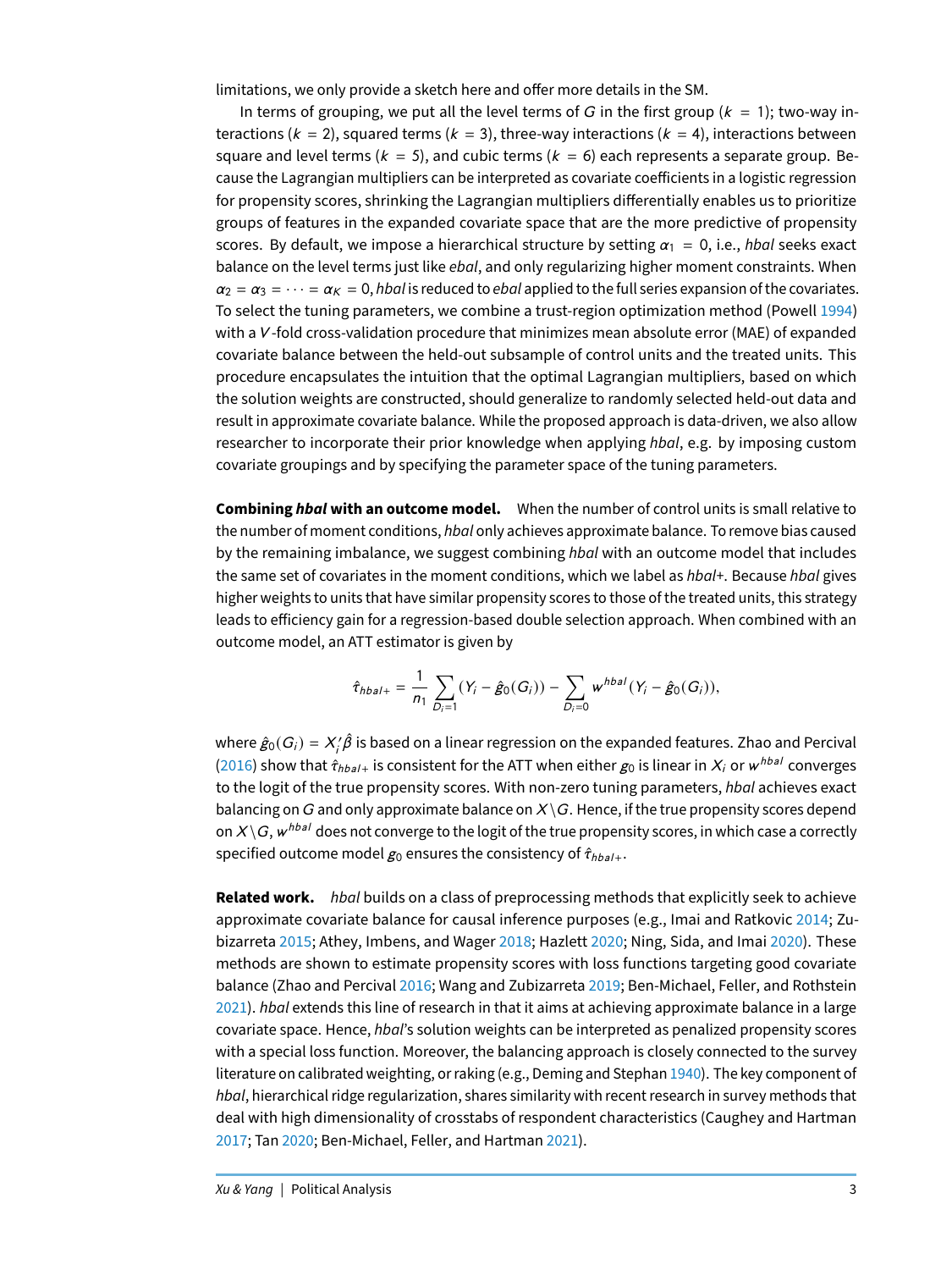## **3 Monte Carlo Evidence**

To evaluate the performance of hbal, we conduct Monte Carlo simulations to compare hbal and hbal+ with five commonly used matching and weighting methods, including inverse propensity score weighting (PSW) (e.g., Hirano, Imbens, and Ridder [2003\)](#page-6-11), covariate balancing propensity score (CBPS) (Imai and Ratkovic [2014\)](#page-6-2), coarsened exact matching (CEM) (Iacus, King, and Porro [2012\)](#page-6-0), entropy balancing (ebal) (Hainmueller 2012), and kernel balancing (kbal) (Hazlett [2020\)](#page-6-4). To illustrate the advantage of hierarchical regularization, we also report the results from using *ebal* to balance on the serially expanded covariate set  $(eba<sup>t</sup>)$ . The naive DIM (Raw) estimator is also included as a benchmark.

**Design.** We use six covariates  $G = \{G_1, G_2, G_3, G_4, G_5, G_6\}$ , in which  $G_1, \ldots, G_4$  are drawn independently from a multivariate normal distribution with mean 0, variance 1, and covariances of 0.2;  $G_5$  and  $G_6$  are independently drawn from Bernoulli distributions with probability of success <sup>0</sup>.<sup>3</sup> and <sup>0</sup>.<sup>2</sup> respectively. To simulate a complex treatment assignment process, we use all level terms and a random subset of higher-order terms to be relevant for treatment assignment and generate their individual effect from a normal distribution. Specifically, the treatment assignment indicator is given by  $D = 1\{f(G) - 2 + \epsilon > 0\}$ , where  $f(G)$  is a linear combination of the subset of the serial expansion of G and  $\epsilon \stackrel{i.i.d.}{\sim} N(0, \epsilon)$ √  $\overline{8}$ ). $^1$  $^1$  To capture the empirical variability in the outcomegenerating process, we consider three outcome designs with increasing degree of nonlinearity: (1) linear:  $Y = G_1 + G_2 + G_3 - G_4 + G_5 + G_6 + u$ ; (2) nonlinear  $Y = G_1 + G_1^2 - G_4G_6 + u$ ; and (3) trigonometric:  $Y = 2 \times \cos(G_1) - \sin(\pi \times G_2) + u$ , with  $u \stackrel{i.i.d.}{\sim} N(0, 1)$  and the true treatment effect<br>fixed at 0 fax all units. Fax BSW, GBBS, GEM, about and that we include apply the original variables C fixed at 0 for all units. For PSW, CBPS, CEM, ebal, and kbal, we include only the original variables G. Note that kbal expands the covariate space through Gaussian kernels; for ebal\*, hbal, and hbal+, we include all 69 covariates in the third-degree series expansion of  $G$ .

**Results.** Figure [1](#page-4-0) presents the simulation result with sample size  $N = 900$  and control to treatment ratio 5:1. We report additional results with varying outcome designs, sample sizes, and control to treatment ratios in the SM. The comparative performance of  $hba$  (or  $hba$ ) is similar across different simulation setups.

For the linear outcome design 1, most methods substantially reduce bias as compared to the naive DIM estimator. One exception is  $ebal^*$ , whose poor performance is caused by nonconvergence of the ebal algorithm with many moment constraints. In comparison, hbal's ability to discriminate balance among covariate moments leads to superior performance in both bias and variance reduction. As the outcome-generating process becomes more complex, methods that rely only on  $G$  to estimate propensity scores or weights perform poorly. Compared to ebal, ebal\*, and kbal, hbal and hbal<sup>+</sup> yield estimates with substantially less bias and smaller variance in designs 2 and 3. These results demonstrate that, when the data-generating process is not too far off from a polynomial expansion of the covariates, hbal's hierarchical structure is able to tailor the strengths of regularization to the importance of balance constraints, thus reducing bias while maintaining a relatively small variance of the estimates. In the SM, we provide additional evidence that hierarchical regularization leads to higher correlation between the solution weights and the true propensity scores.

Moreover, *hbal* is also much more computationally efficient and scalable than *kbal*. The bottom right panel of Figure [1](#page-4-0) shows the average running time across 500 samples for varying sample sizes. Across sample sizes, hbal finds the solution weights using a fraction of kbal's time and hbal's advantage of scalability becomes more evident as the sample size increases.

<span id="page-3-0"></span><sup>1.</sup> The selected covariates are  $G_1$ ,  $G_2$ ,  $G_3$ ,  $G_4$ ,  $G_5$ ,  $G_6$ ,  $G_1G_2$ ,  $G_1G_5$ ,  $G_2G_3$ ,  $G_2G_4$ ,  $G_2G_6$ ,  $G_3G_6$ ,  $G_1^2$ ,  $G_2^2$ ,  $G_3^2$ ,  $G_4^2$ . The selection of higher-order terms is a random draw from square and two-way interaction terms of the covariates. We also include an intercept of  $-2$  in  $f(G)$  so that it is centered close to 0. Replication data and code are available at [https://doi.](https://doi.org/10.7910/DVN/QI2WP9) org/10.7910[/DVN/QI](https://doi.org/10.7910/DVN/QI2WP9)2WP9.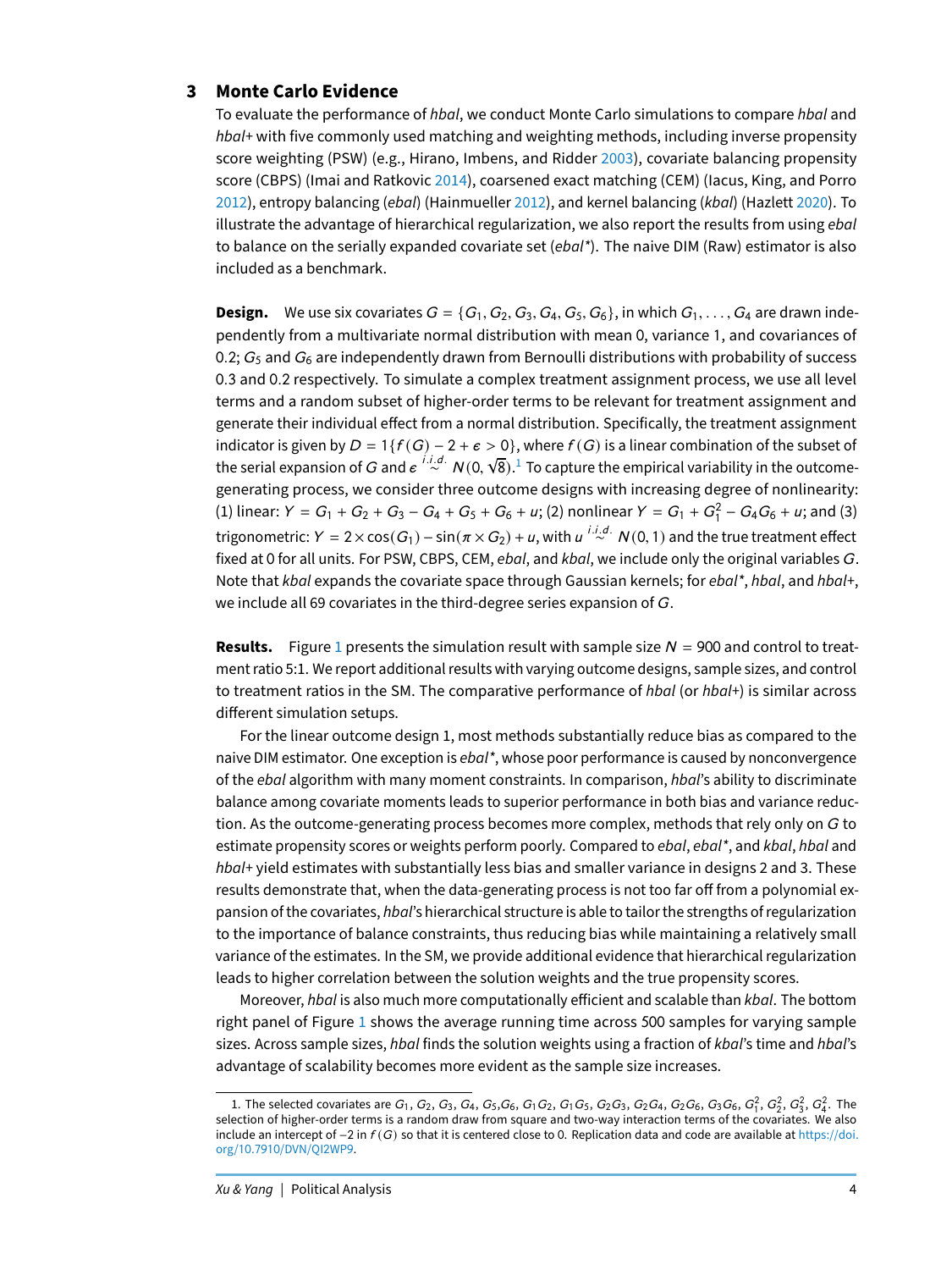<span id="page-4-0"></span>

Figure 1. Monte Carlo evidence. The top-left, top-right, and bottom-left panels correspond to results from outcome designs 1, 2, and 3, respectively. All three designs share the same treatment assignment mechanism, i.e.,  $D = 1\{f(G) - 2 + \epsilon > 0\}$ . The bottom-right panel compares the speed between kbal and hbal.

# **4 Promotion Prospect and Circuit Court Judge Behavior**

To illustrate how hbal works in empirical settings, we replicate a recent article by Black and Owens [\(2016\)](#page-6-13), who study the effect of promotion prospect to the Supreme Court on the behavior of circuit court judges. Using CEM, the authors show that judges who are on the president's shortlist to fill Supreme Court vacancies are more likely to vote in line with the president's position during the vacancy period as compared to the non-vacancy period; they find no such effect among noncontending judges who stand little chance to be nominated to the Supreme Court. We focus on whether circuit court judges ruled in line with the president as the outcome of interest. The binary treatment variable is vacancy period (vs. non-vacancy period). To address potential confounding, the authors use CEM to match cases on seven covariates that might influence a judge's behavior and the treatment, such as the judge's Judicial Common Space (JCS) score, the judge's ideological alignment with the president, and whether the case decision was reversed by the circuit court.

In Figure [2,](#page-5-0) we compare the results from mean balancing on the level terms of the covariates using ebal+ (shown in solid circle) and from balancing on a set of serially expanded covariate using hbal+ (shown in solid triangle). To assess whether the ebal+ estimate is sensitive to different model specifications, we also include an additional 500 models in which random higher moments of the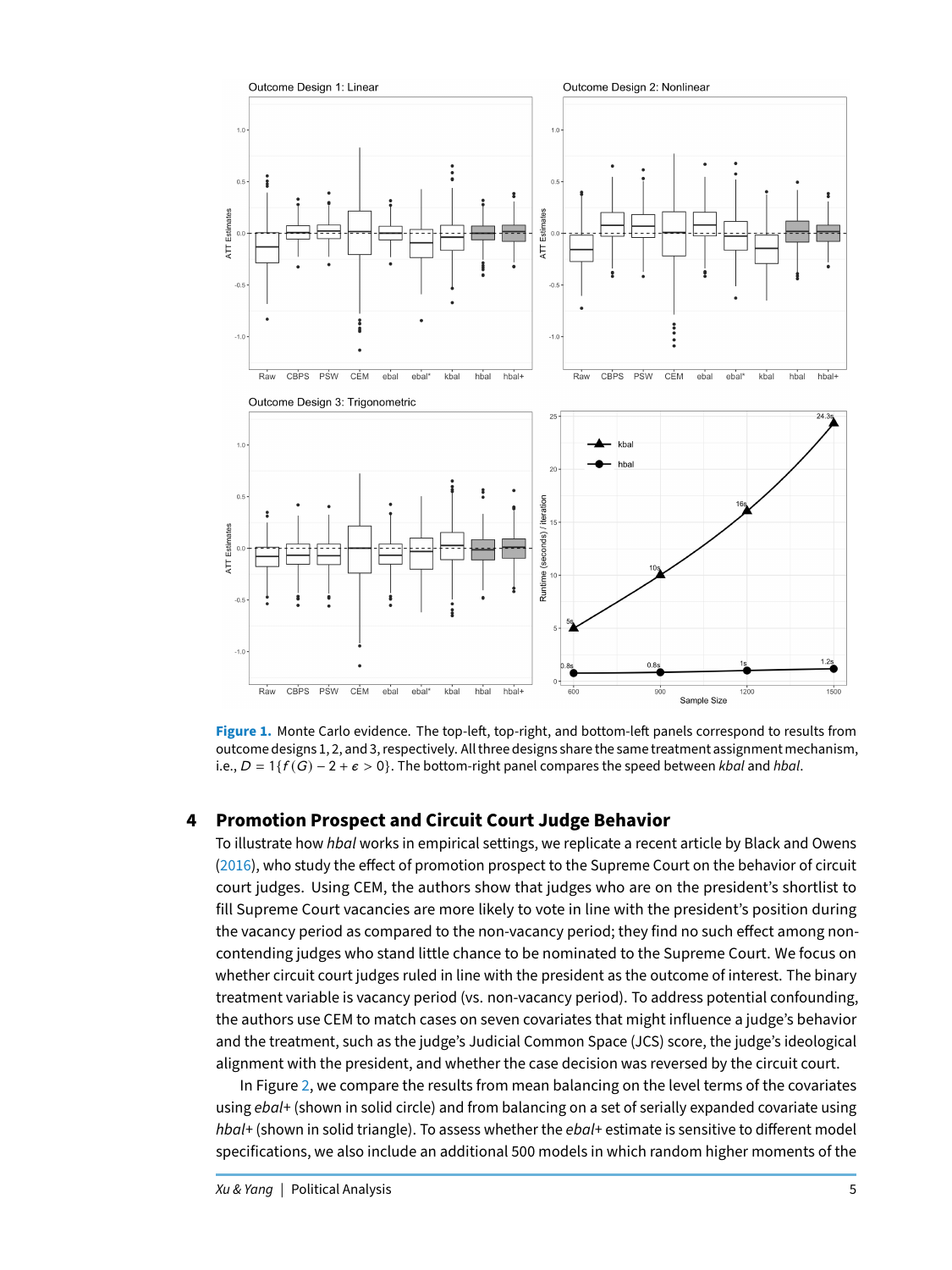<span id="page-5-0"></span>

Figure 2. The effect of vacancy period on presidential ideological vote. The solid circle and triangle represent the ATT estimates from ebal+ using the original seven covariates and hbal+ using covariates after series expansion, respectively, with 95% confidence intervals. The gray bars represent the 95% confidence intervals of 500 ebal+ estimates using various combination of the covariates and their higher-order terms.

covariates are included (shown in gray). For both methods, we use the solution weights to estimate a weighted linear regression and report 95% confidence intervals based on standard errors clustered at the individual judge level. For contending judges, estimates from both methods indicate judges are more likely to rule in line with the president during vacancy periods than non-vacancy periods, although the estimate from ebal+ using the level terms only is not statistically significant at the 5% level. Because hbal+'s specification includes higher-order terms that can explain additional variation in the outcome and treatment assignment, we obtain a more precise and likely more reliable estimate than ebal+'s. For non-contending judges, ebal+'s estimate suggests that noncontending judges tend to be more likely to rule in line with the president during a vacancy period, while  $hbaI+$ 's estimate shows no significant difference between the vacancy and non-vacancy periods. In short, hbal+'s results are broadly in line with Black and Owens [\(2016\)](#page-6-13)' original findings whereas the estimates from  $ebal+$  for both contending and non-contending judges vary widely depending on specifications, ranging from negative to positive effects.

### **5 Conclusion**

In this letter, we extend ebal to hbal by introducing hierarchical regularization on the Lagrangian multiplier in the transformed objective function. It achieves approximate balance on a potentially large covariate space. Through simulations and an empirical study, we demonstrate hbal's desirable properties in comparison to *ebal* and other commonly used preprocessing methods. We also show that ebal is computationally more efficient than kbal, another popular covariate balancing method. hbal thus can serve as a building block for methods that seek approximate covariate balance. To facilitate implementation, we develop an open source routine, hbal, in R .

In the SM, we provide more details about the identifying assumptions and theoretical guarantee of hbal, its algorithm, implementation procedure, and inferential method, as well as additional information on the simulation results and the empirical example. We also apply *hbal* to the famous Lalonde data and find reassuring results, which are provided in the SM.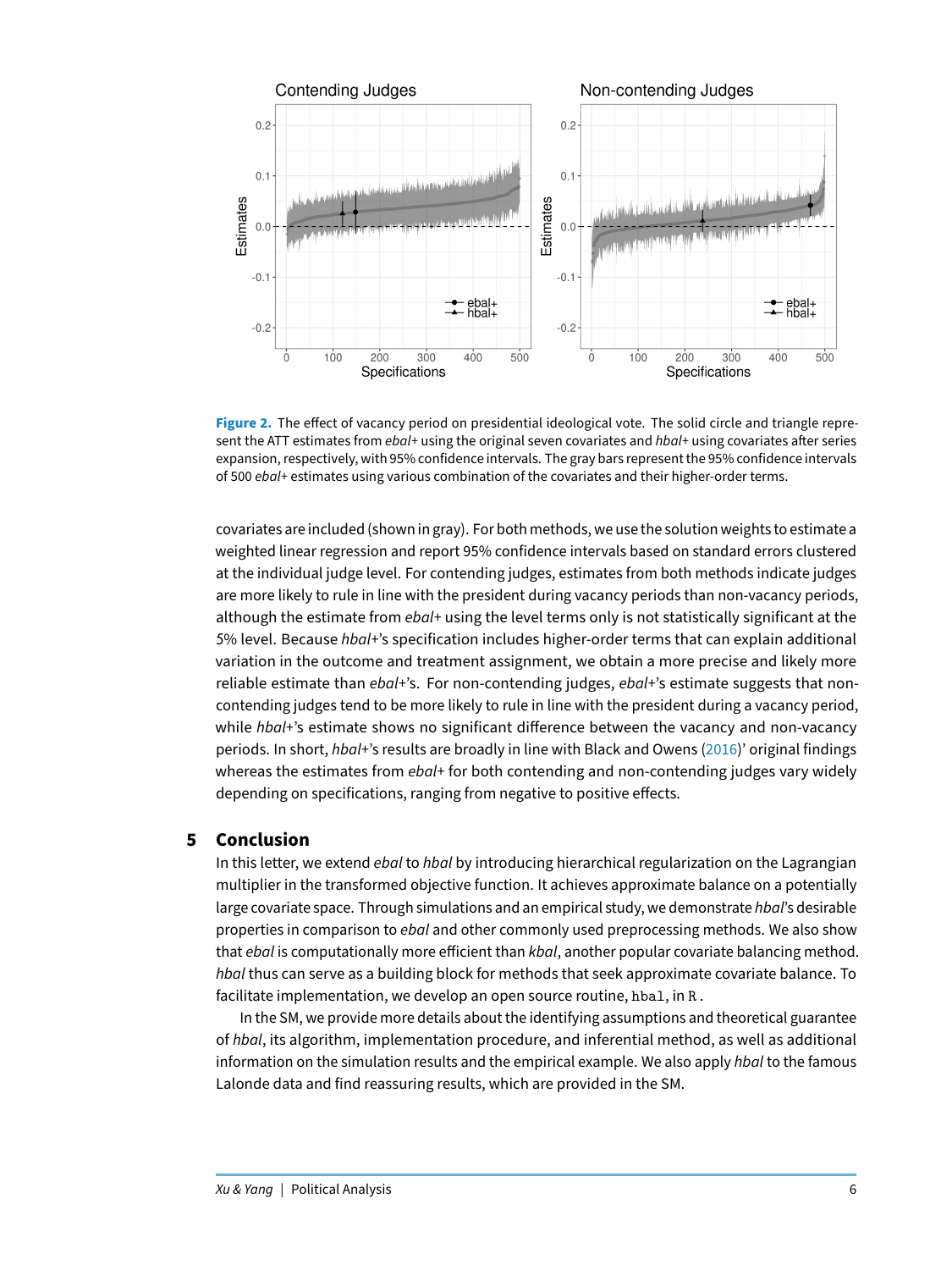# **Acknowledgements**

We thank Ryan Black, Avi Feller, Justin Grimmer, Jens Hainmueller, Chad Hazlett, Molly Offer-Westort, Xiang Zhou, seminar participants at Stanford and UCSD, the Editor of this article Jeff Gill, as well as four anonymous reviewers, for extremely helpful comments.

# **Data Availability Agreement**

Replication data and code for this article has been published at Harvard Dataverse at [https://doi.](https://doi.org/10.7910/DVN/QI2WP9) org/10.7910[/DVN/QI](https://doi.org/10.7910/DVN/QI2WP9)2WP9.

#### **Supplementary Material**

For supplementary material accompanying this paper, please visit [https://doi.org/](https://doi.org/10.1017/pan.xxxx.xx.)10.1017/pan. [xxxx.xx.](https://doi.org/10.1017/pan.xxxx.xx.)

#### **References**

- <span id="page-6-3"></span>Athey, S., G. W. Imbens, and S. Wager. 2018. "Approximate residual balancing: debiased inference of average treatment effects in high dimensions." Journal of the Royal Statistical Society: Series B (Statistical Methodology) 80 (4): 597–623.
- <span id="page-6-10"></span>Ben-Michael, E., A. Feller, and E. Hartman. 2021. "Multilevel calibration weighting for survey data." arXiv preprint arXiv:2102.09052.
- <span id="page-6-6"></span>Ben-Michael, E., A. Feller, and J. Rothstein. 2021. "The augmented synthetic control method." Journal of the American Statistical Association 116 (536): 1789–1803.
- <span id="page-6-13"></span>Black, R. C., and R. J. Owens. 2016. "Courting the president: how circuit court judges alter their behavior for promotion to the Supreme Court." American Journal of Political Science 60 (1): 30–43.
- <span id="page-6-8"></span>Caughey, D., and E. Hartman. 2017. "Target selection as variable selection: using the Lasso to select auxiliary vectors for the construction of survey weights." Available at SSRN 3494436.
- <span id="page-6-7"></span>Deming, W. E., and F. F. Stephan. 1940. "On a least squares adjustment of a sampled frequency table when the expected marginal totals are known." The Annals of Mathematical Statistics 11 (4): 427–444.
- <span id="page-6-0"></span>Hainmueller, J. 2012. "Entropy balancing for causal effects: A multivariate reweighting method to produce balanced samples in observational studies." Political Analysis 20 (1): 25–46.
- <span id="page-6-4"></span>Hazlett, C. 2020. "Kernal balancing: a flexible non-parametric weighting procedure for estimating causal effects." Statistica Sinica 30 (3): 1155–1189.
- <span id="page-6-11"></span>Hirano, K., G. W. Imbens, and G. Ridder. 2003. "Efficient estimation of average treatment effects using the estimated propensity score." Econometrica 71 (4): 1161–1189.
- <span id="page-6-12"></span>Iacus, S. M., G. King, and G. Porro. 2012. "Causal inference without balance checking: Coarsened exact matching." Political analysis 20 (1): 1–24.
- <span id="page-6-2"></span>Imai, K., and M. Ratkovic. 2014. "Covariate balancing propensity score." Journal of the Royal Statistical Society: Series B (Statistical Methodology) 76 (1): 243–263.
- <span id="page-6-5"></span>Ning, Y., P. Sida, and K. Imai. 2020. "Robust estimation of causal effects via a high-dimensional covariate balancing propensity score" [in en]. Biometrika 107, no. 3 (June): 533–554.
- <span id="page-6-1"></span>Powell, M. J. 1994. "A direct search optimization method that models the objective and constraint functions by linear interpolation." In Advances in optimization and numerical analysis, 51–67. Springer.
- <span id="page-6-9"></span>Tan, Z. 2020. "Regularized calibrated estimation of propensity scores with model misspecification and highdimensional data." Biometrika 107, no. 1 (March): 137–158.